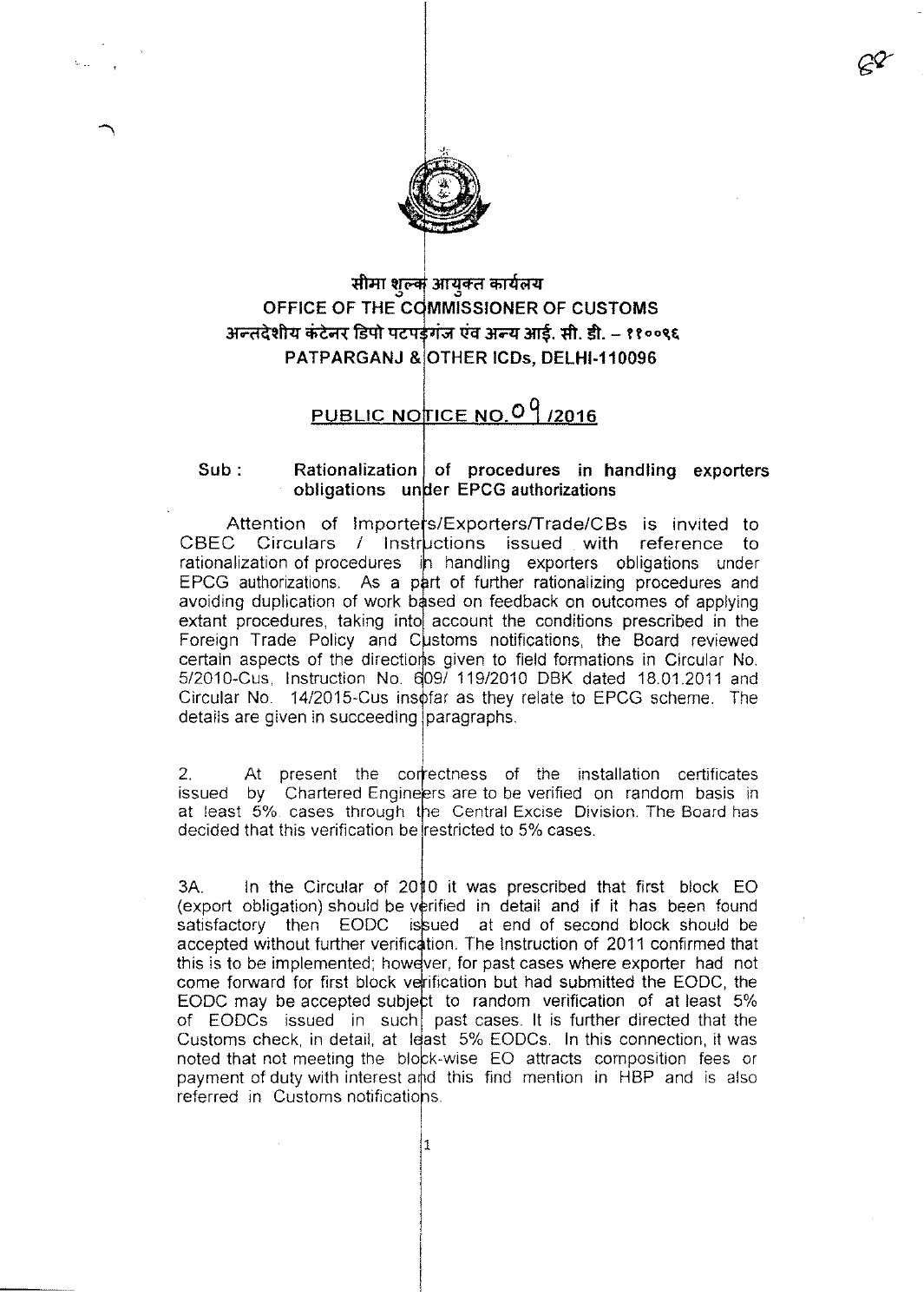3B. On consultation, the GFT has informed that the provisrons of para  $5.14$  of HBP 2015-20 that provides "5.14(c)HBP: Where  $EO$  of the first block is not fulfilled in terms of the above proportions, except in cases where the EO prescribed for first block is extended by the Regional Authority subject to payment of composition fee of 2% on duty s a v e d amount proportionate to unfulfilled portion of EO pertaining to the block, the Authorization holder shall, within 3 months from the expiry of the block, pay duties of customs (along with applicable interest as notified by DOR) proportionate to duly saved ambunt on total unfulfilled EO of the first block," and the similar provisions in previous FTP/HBP 2009-14 and 2004-09 are strictly followed by Regional Authorities before issuing EODC/redemption/closure letters; and also that cases of condoning / delay in fulfillment of block-wise  $EO$  are considered by Regional Authorities only when exporter has obtained relaxation in terms of DGFT's powers under the FTP. The DGFT has also advised its Regional Authorities to ensure that these provisions are strictly followed in respect of all unredeemed EPCC authorization issued during the FTP 2004-09, 2009-14 and 2015-20.

· ..

3C. In the light of this, Board has decided that Customs authorities need not replicate the verification of export obligation of the first block that is being conducted by Regional Authorities and that the EODCs received under EPCG \$cheme in terms of/HBP 2004-09, 2009-14 and 2015-20 be normally accepted without further verification, except in 5% cases where they be verified in detail before acceptance.

- The foregoing aspects remain subject to detailed verification of EODC when there is such a need suggested by specific intelligence. Further, if Regional Authorities enddrse verification of shipping bills/other documents on an EODC, such verification shall be carried out. Moreover, it remains mandatory to verify genuineness of non-EDI shipping bills/bills of export on which an EODC may be based.
- 5 The guidelines issued in the past on the subject shall be modified to the above extent. It should be noted that monitoring of progress of blockwise EO fulfillment is to dontinue and as clarified in Circular No. 14/2015-Cus the field formations can view the EPCG authorizationwise all India export details  $\mathbf{H}$  EDI.
- 6 Any difficulties in the implementation of the same may be brought to the notice of the undersigned.

*I*  ${\cal C}$  (  $\ll$ 

~  $P^{\{5,2\}}$ 

**(B. B. Gupta)** Commissioner of Customs lCD, Patparganj